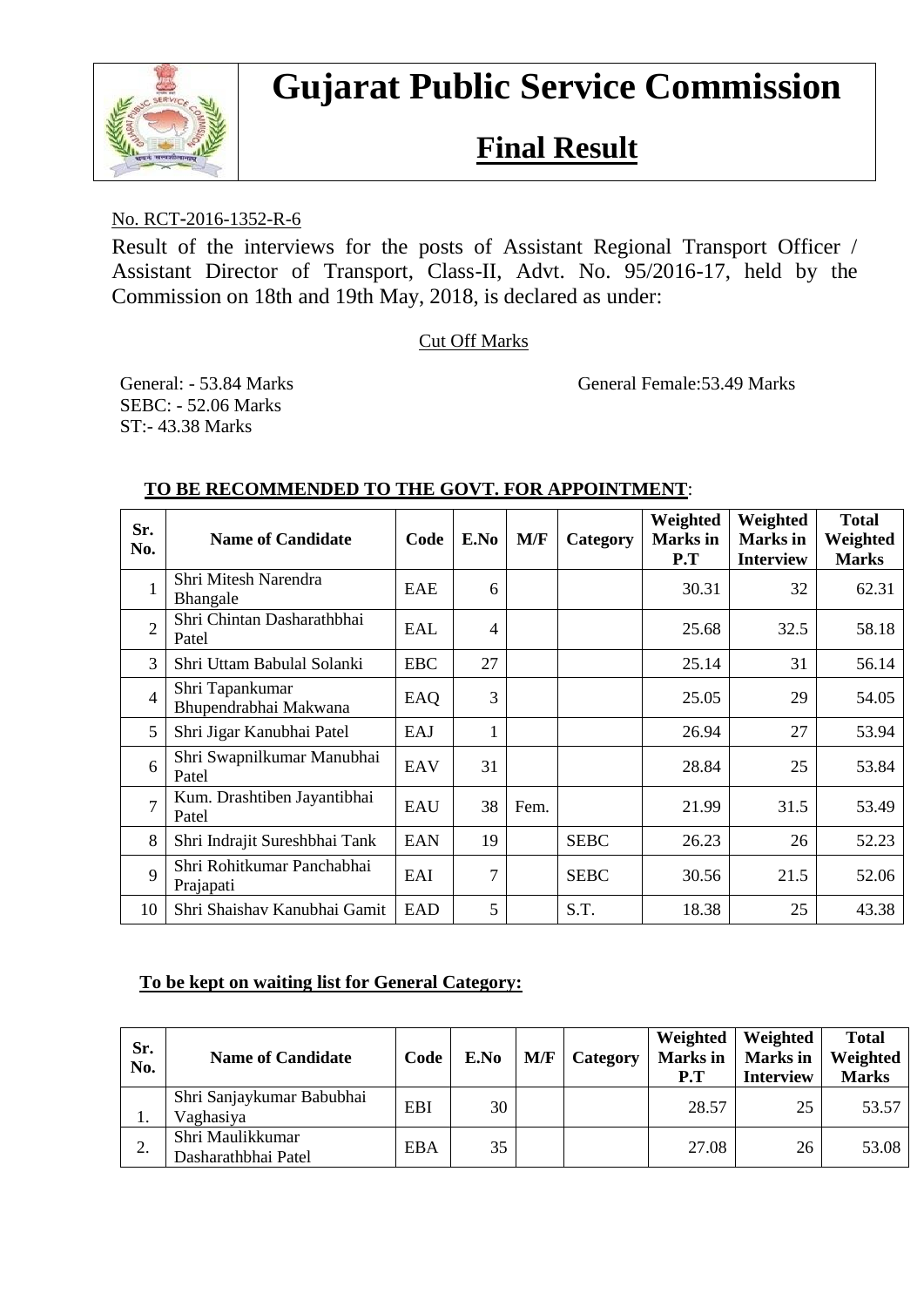### **To be kept on waiting list for SEBC Category only:**

| Sr.<br>No. | <b>Name of Candidate</b>              | Code | E.No         | M/F | Category    | Weighted<br><b>Marks</b> in<br>P.T | Weighted<br><b>Marks</b> in<br><b>Interview</b> | <b>Total</b><br>Weighted<br><b>Marks</b> |
|------------|---------------------------------------|------|--------------|-----|-------------|------------------------------------|-------------------------------------------------|------------------------------------------|
| ı.         | Shri Harsh Rameshchandra<br>Barot     | EAW  | 33           |     | <b>SEBC</b> | 24.89                              | 20                                              | 44.89                                    |
| ◠<br>۷.    | Shri Rahulkumar Ranabhai<br>Khambhara | EAG  | $\mathbf{1}$ |     | <b>SEBC</b> | 26.58                              | 17.5                                            | 44.08                                    |

#### **To be kept on waiting list for ST Category only:**

| Sr.<br>No. | <b>Name of Candidate</b>             | Code       | E.No | M/F | Category | Weighted<br><b>Marks</b> in<br>P.T | Weighted<br><b>Marks</b> in<br><b>Interview</b> | <b>Total</b><br>Weighted<br><b>Marks</b> |
|------------|--------------------------------------|------------|------|-----|----------|------------------------------------|-------------------------------------------------|------------------------------------------|
| ı.         | Shri Ankitkumar<br>Champakbhai Patel | <b>EBF</b> | 21   |     | S.T.     | 22.45                              | 19                                              | 41.45                                    |
| ۷.         | Shri Ketankumar Gamanlal<br>Patel    | <b>EBN</b> | 26   |     | S.T.     | 17.52                              | 20.5                                            | 38.02                                    |

#### **Marks obtained, in Viva-Voce, by the Unsuccessful candidates are as under: -**

| Sr.<br>No. | Name of Candidate                           | Code       | E.No           | M/F  | Category    | Weighted<br>Marks-in<br>P.T | Weighted<br>Marks-in<br>Interview | Total<br>Weighted<br><b>Marks</b> |
|------------|---------------------------------------------|------------|----------------|------|-------------|-----------------------------|-----------------------------------|-----------------------------------|
| 1.         | Kum. Aishwarya Hardikkumar<br><b>Bhagat</b> | <b>EAC</b> | $\overline{2}$ | Fem. | <b>SEBC</b> | 7.56                        | 12.5                              | 20.06                             |
| 2.         | Kum. Khushbu Manubhai Patel                 | <b>EAA</b> | 8              | Fem. | <b>SEBC</b> | 8.78                        | 23                                | 31.78                             |
| 3.         | Smt. Niketakumari Ramanlal<br>Patel         | EAR        | 9              | Fem. |             | 15.22                       | 19                                | 34.22                             |
| 4.         | Shri Parthkumar Prakashbhai<br>Patel        | EAP        | 10             |      |             | 25.49                       | 27.5                              | 52.99                             |
| 5.         | Shri Jyotindrakumar<br>Kasanjibhai Gamit    | <b>EAK</b> | 12             |      | S.T.        | 17.91                       | 15.5                              | 33.41                             |
| 6.         | Shri Sagarkumar Rameshbhai<br>Vyas          | EAB        | 13             |      |             | 27.61                       | 21                                | 48.61                             |
| 7.         | Kum. Kruti Anilbhai Bodgal                  | EAH        | 14             | Fem. |             | 13.1                        | 20                                | 33.10                             |
| 8.         | Shri Chintankumar Rameshbhai<br>Patel       | <b>EAT</b> | 15             |      | S.T.        | 16.82                       | 20                                | 36.82                             |
| 9          | Kum. Shilpa Goradhanbhai<br>Rathod          | EAS        | 16             | Fem. |             | 13.92                       | 12.5                              | 26.42                             |
| 10         | Smt. Krupaben Jilubhai Vaniya               | <b>EAF</b> | 17             | Fem. | <b>SEBC</b> | 8.81                        | 16                                | 24.81                             |
| 11         | Smt. Lekhabahen Kanaiyalal<br>Modi          | EAM        | 18             | Fem. | <b>SEBC</b> | 6.09                        | 12.5                              | 18.59                             |
| 12         | Kum. Tehsinjahan<br>Mehmoodmiyan Saiyad     | EAO        | 20             | Fem. |             | 21.79                       | 15                                | 36.79                             |
| 13         | Shri Dhaval Chimanbhai Patel                | <b>EBH</b> | 22             |      |             | 25.85                       | 15                                | 40.85                             |
| 14         | Shri Ankit Laksmanbhai<br>Shekhada          | <b>EBB</b> | 23             |      |             | 26.42                       | 22                                | 48.42                             |
| 15         | Shri Nirav Babulal Prajapati                | <b>EBM</b> | 24             |      | <b>SEBC</b> | 26.4                        | 12.5                              | 38.90                             |
| 16         | Kum. Foram Rajnikant Patel                  | EAY        | 25             | Fem. |             | 14.95                       | 12.5                              | 27.45                             |
| 17         | Shri Axaykumar Dineshbhai<br>Damor          | <b>EBG</b> | 28             |      | S.T.        | 17.8                        | 13                                | 30.80                             |
| 18         | Shri Riteshkumar Rajeshbhai<br>Patel        | <b>EBD</b> | 29             |      |             | 27.55                       | 19                                | 46.55                             |